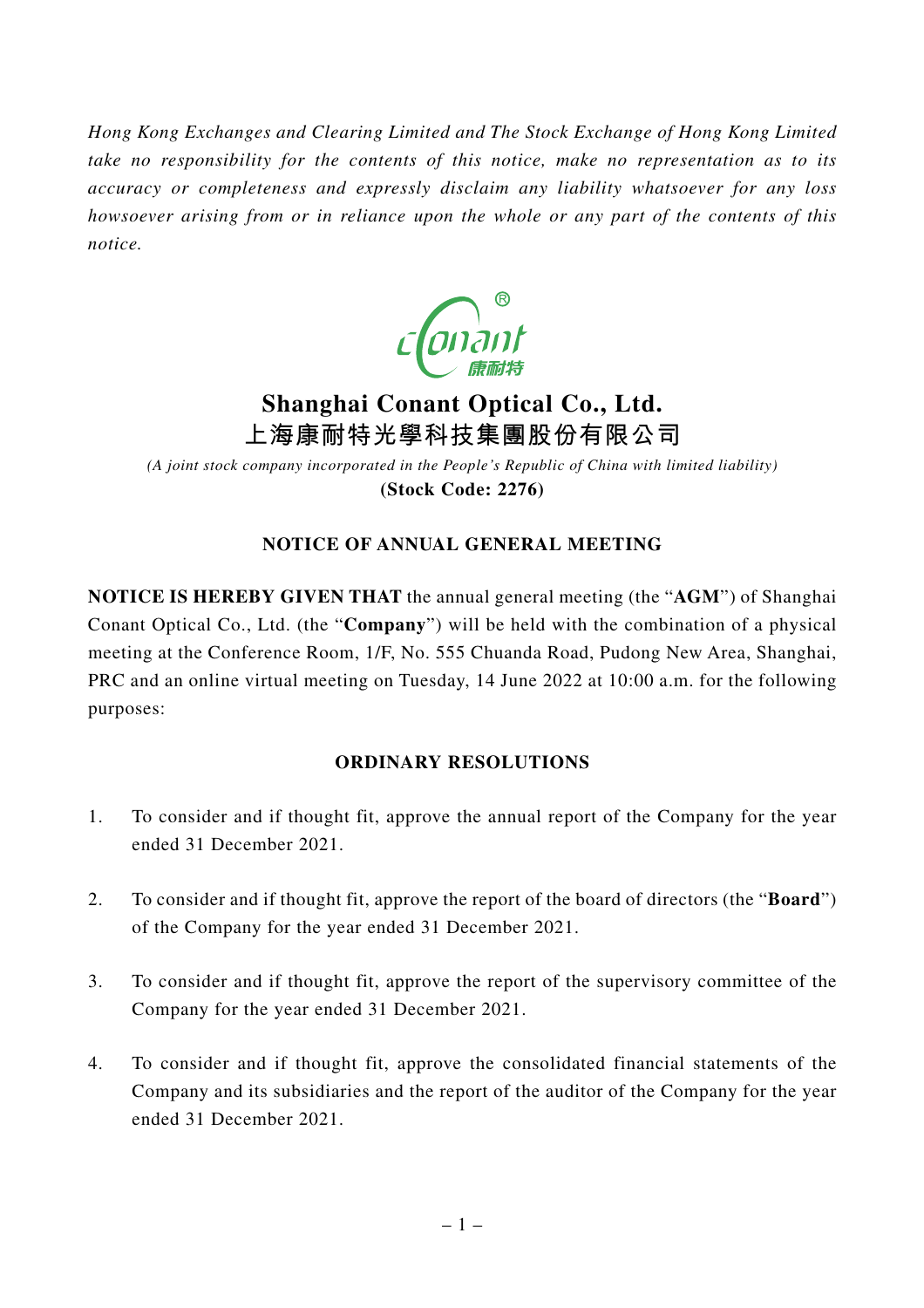- 5. To consider and if thought fit, approve the re-appointment of Ernst & Young as the auditor of the Company until the conclusion of the next annual general meeting of the Company and to authorise the Board to fix their remuneration.
- 6. To consider and if thought fit, approve the payment of a final dividend for the year ended 31 December 2021 ("**Final Dividend**") of RMB0.085 per share (tax inclusive).

#### **SPECIAL RESOLUTION**

- 7. To consider and if thought fit, approve the proposal to grant the general mandate to issue shares to the Board:
	- (1) there being granted to the Board general mandate to issue, allot and deal with additional overseas-listed foreign shares of nominal value of RMB1.00 each in the share capital of the Company (the "**Shares**"), with the aggregate number of the Shares to be allotted and issued or agreed conditionally or unconditionally to be allotted and issued by the Board not exceeding 20% of the issued share capital of the Company as at the date of passing of this resolution;
	- (2) the Board be authorised to (including but not limited to the following):
		- (i) increase the registered capital of the Company in accordance with the issue of the Shares aforesaid, and attend to the relevant registration procedures with the relevant authorities in the PRC and Hong Kong;
		- (ii) make appropriate amendments to the relevant provisions in articles of association of the Company (the "**Articles of Association**") in relation to the registered capital of the Company and any other articles that require corresponding amendments so as to reflect the change in the registered capital and shareholding structure of the Company as a result of the allotment or issue of new shares and to submit the relevant amendments to the Articles of Association to the relevant authorities of the PRC and Hong Kong for approval and record (as the case may be);
		- (iii) approve, execute and do or procure to be executed and done, all such documents, deeds and things as it may consider necessary in connection with the issue of such new shares; and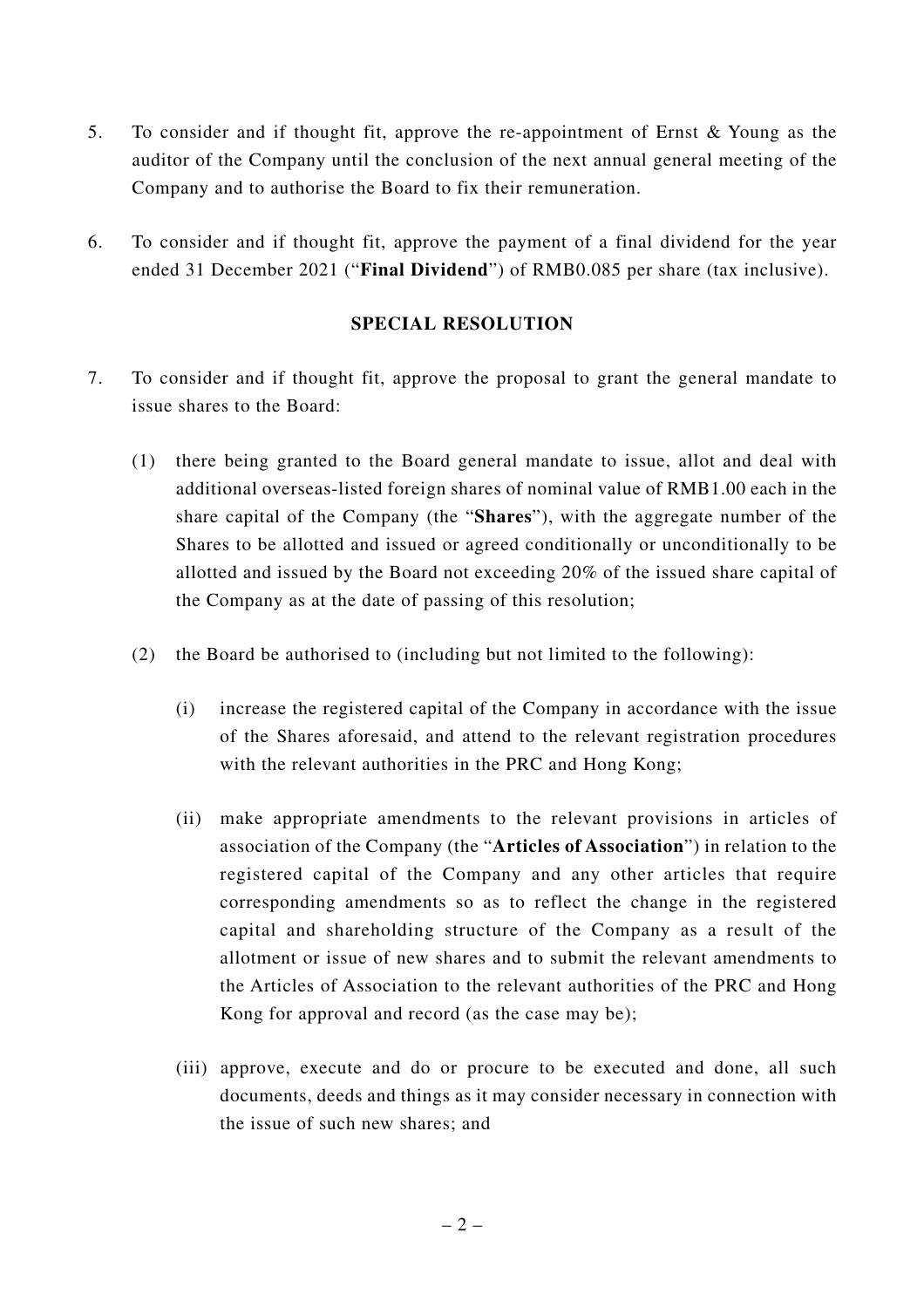- (iv) the Board will only exercise its power under the above mandates in accordance with the Company Law of the PRC, the Rules Governing the Listing of Securities on The Stock Exchange of Hong Kong Limited (as may be amended from time to time) and other relevant laws and regulations of Hong Kong and the PRC, and only if all necessary approvals from the China Securities Regulatory Commission and/or other relevant PRC government authorities are obtained.
- (3) Authorisation period

The period of above general mandate shall not exceed the relevant period (the "**Relevant Period**"). The Relevant Period commences from the date of passing of this authorization proposal as the special resolution at the AGM ends at the earliest of:

- (i) the conclusion of the next annual general meeting;
- (ii) the date of expiration of 12 months from the date of passing of the relevant resolution at the AGM; or
- (iii) the date on which the authority is revoked or varied by a special resolution of shareholders at a general meeting.

By Order of the Board **Shanghai Conant Optical Co., Ltd. 上海康耐特光學科技集團股份有限公司 Fei Zhengxiang** *Executive Director and Chairman of the Board*

#### Hong Kong, 29 April 2022

*Notes:*

- (i) A shareholder entitled to attend and vote at the above meeting is entitled to appoint another person as his/her/its proxy to attend and vote instead of him/her/it. A proxy need not be a shareholder of the Company. With respect to any shareholder who has appointed more than one proxy, such proxies may only exercise their voting rights in a poll.
- (ii) In the case of joint holders, the vote of the senior who tenders a vote, whether in person or by proxy, will be accepted to the exclusion of the vote(s) of the other joint holder(s) and for this purpose seniority shall be determined as that one of the said persons so present whose name stands first on the register in respect of such share shall alone be entitled to vote in respect thereof.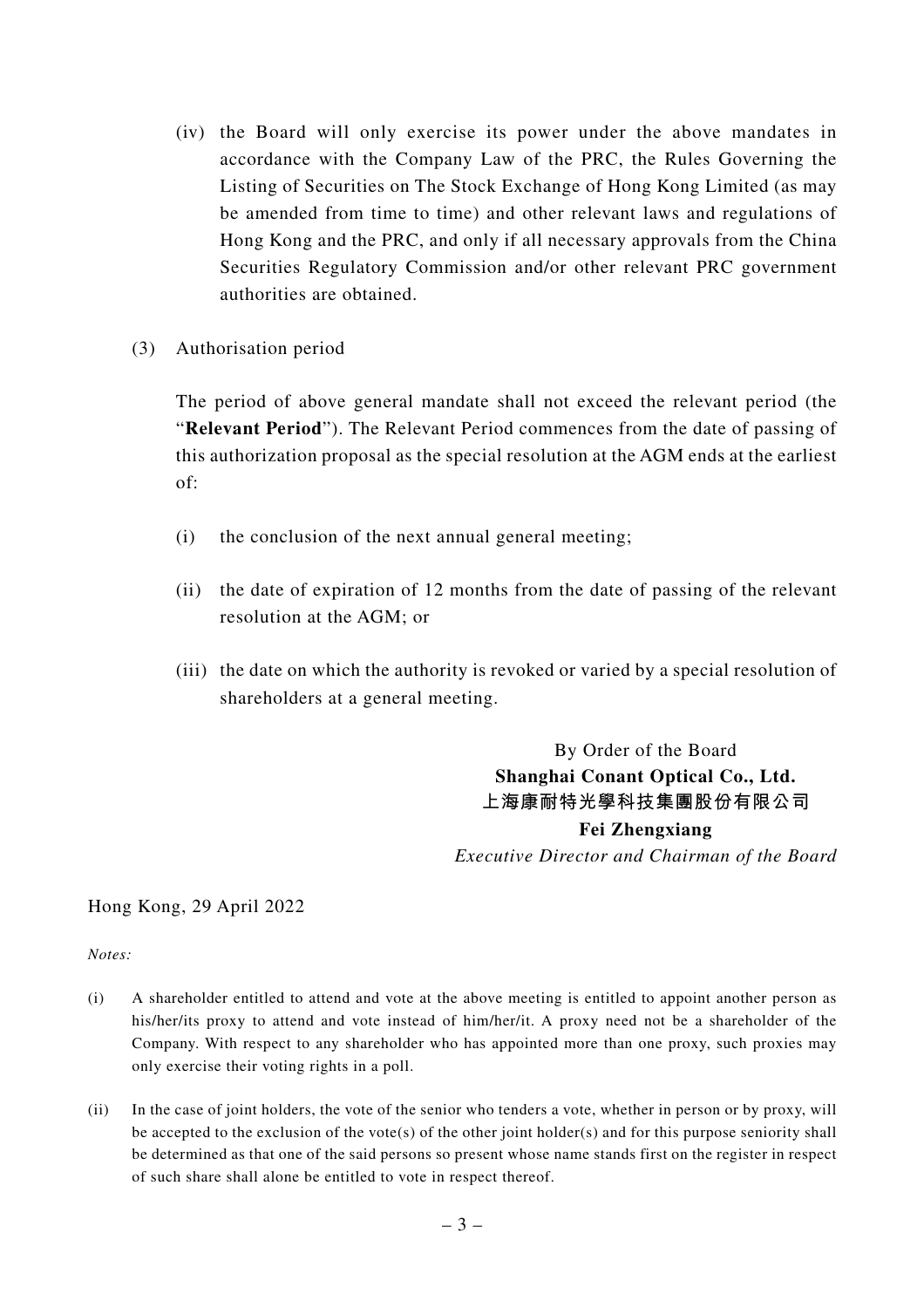- (iii) If you intend to attend the AGM by proxy, you are requested to complete the enclosed form of proxy, and if the form of proxy is signed by a person under a power of attorney or other authority on behalf of the appointor, a notarially certified copy of that power of attorney or other authority, and return them to the H share registrar of the Company, Computershare Hong Kong Investor Services Limited, at 17M Floor, Hopewell Centre, 183 Queen's Road East, Wanchai, Hong Kong, as soon as possible but in any event not less than 24 hours before the time appointed for the holding of the AGM or any adjournment thereof in order for such documents to be valid. Completion and return of the form of proxy will not preclude shareholders from attending and voting at the meeting or any adjournment thereof if they so wish and, in such event, the form of proxy shall be deemed to be revoked.
- (iv) For the purpose of determining the entitlement to attend and vote at the AGM, the register of members of the Company will be closed from Wednesday, 8 June 2022 to Tuesday, 14 June 2022 (both days inclusive), during which period no transfer of shares can be registered. All transfers documents accompanied by the relevant share certificates must be lodged with the Company's H share registrar in Hong Kong, Computershare Hong Kong Investor Services Limited, at Shops 1712-1716, 17th Floor, Hopewell Centre, 183 Queen's Road East, Wanchai, Hong Kong not later than 4:30 p.m. on Tuesday, 7 June 2022.
- (v) For the purpose of determining the entitlement of the shareholders to receive Final Dividend, the register of members of the Company will also be closed from Monday, 20 June 2022 to Friday, 24 June 2022 (both days inclusive), during which period no share transfers can be registered. All transfers documents accompanied by the relevant share certificates must be lodged with the Company's H share registrar in Hong Kong, Computershare Hong Kong Investor Services Limited, at Shops 1712-1716, 17th Floor, Hopewell Centre, 183 Queen's Road East, Wanchai, Hong Kong not later than 4:30 p.m. on Friday, 17 June 2022.
- (vi) A shareholder or his/her proxy should produce proof of identity when attending the AGM. Where a shareholder is a legal person, the legal representative of that shareholder or the person authorized by its board of directors or other governing body shall produce a copy of the authorization documents of the board of directors or other governing body of such shareholder appointing such person to attend the meeting.
- (vii) Shareholders who attend the AGM shall bear their own travelling and accommodation expenses.
- (viii) The Company will conduct a hybrid AGM via online platform, which also allows shareholders to participate in the AGM online in a convenient and efficient way from anywhere with an internet connection. Shareholders will be able to view the live video broadcast to the AGM by visiting the website at https://us02web.zoom.us/j/2158598866. The live video broadcast can be accessed from any location with access to the Internet with a smart phone, tablet device or computer. Registered shareholders who join the webcast will not be counted towards a quorum nor will they be able to cast their votes online. The live broadcast option can also broaden the reach of the AGM to shareholders who do not wish to attend physically due to concerns on attending large scale events under the current COVID-19 situation, or for other overseas Shareholders who are unable to attend in person.